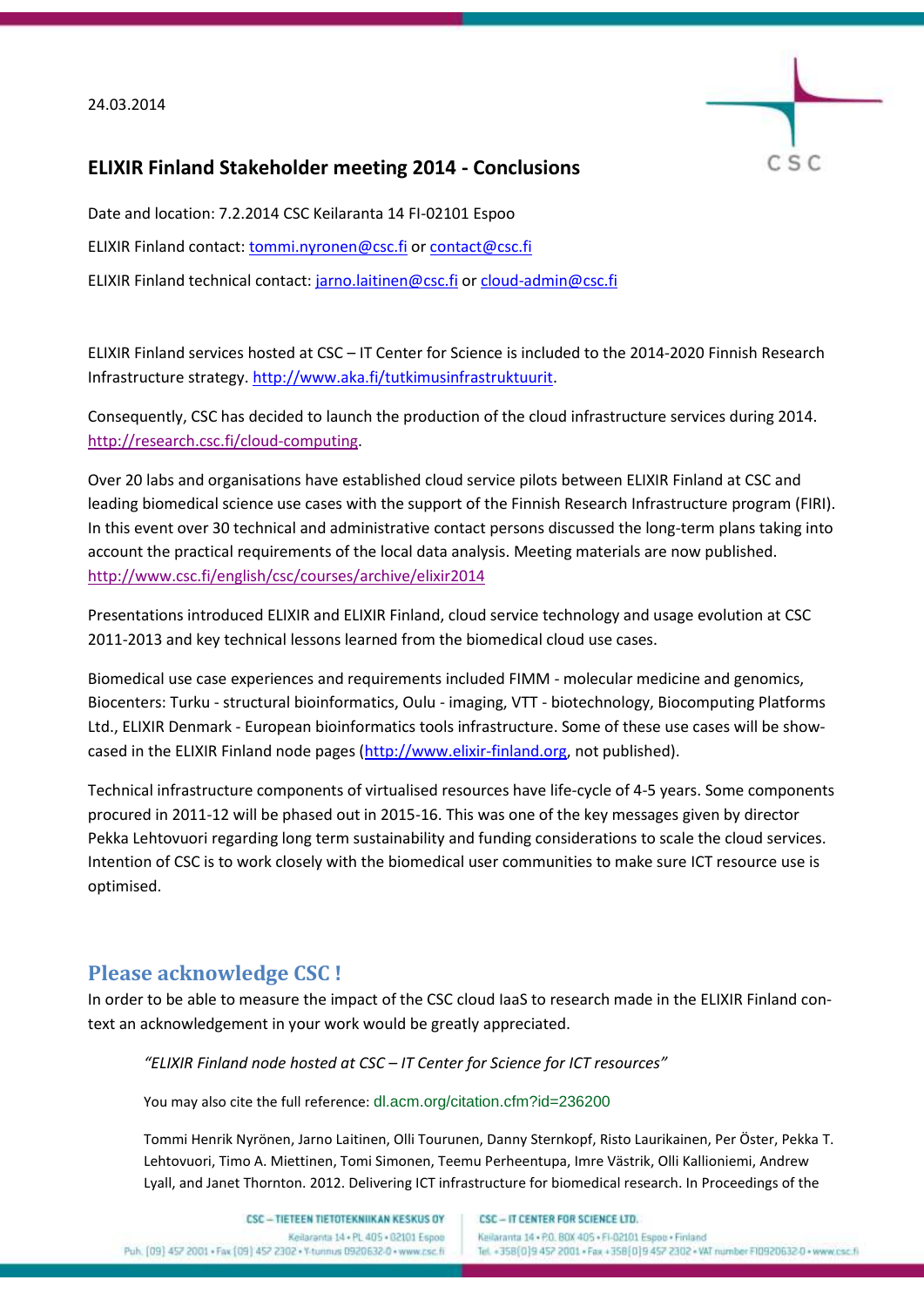

WICSA/ECSA 2012 Companion Volume (WICSA/ECSA '12). ACM, New York, NY, USA, 37-44. DOI=10.1145/2361999.2362006 http://doi.acm.org/10.1145/2361999.2362006

### **Actions and conclusions**

- At the Viikki Biocenter IaaS cloud uptake has been a bit slow. The current resource has several servers and some NFS space. The resource can scale up if the user needs grow. As an action, an announcement to local PI's should be published: CSC Biomedinfra cloud (BMI) is considered to be a sustained resource. Contact is local IT admin (Heli Koskimäki, designated cloud tech contact) to discuss different lab needs and try out if the cloud service serves the lab. The local technical contact will then contact CSC about resources needed. CSC technical contact person designated for the organisation will support the process.
- CSC www is upgraded to include available CSC cloud services, how to apply for more resources, and how to start new inititatives and pilots. More information[: http://research.csc.fi/cloud-computing.](http://research.csc.fi/cloud-computing)
- VTT Biotechnology cloud pilot has been successful and continues and with the aim to provide support for CSC-VTT framework negotiations for collaborative ICT capacity solutions for sector research.
- BioComputing (BC) platforms Ltd. provides scientific software for labs in Finland. In the piloted cloud collaboration model CSC virtual servers run BC software. These servers can then be provided as a service from the CSC cloud when a lab has agreed on the licensing with BC. This seems a good model for public-private collaboration the benefits all parties and is will continued and developed further, also involving other interested SMEs and parties.
- Nordic ELIXIR IaaS pilots, especially ELIXIR Denmark and Norway will be supported as part of the Tryggve project (2014-2016) supported by Nordic e-Infrastructure Collaborative (NeIC).
- CSC's roadshow in Turku (and other Biocenters upon request) will include ELIXIR Cloud IaaS presentation. Focus will be given to showcase possibilities of virtualisation to build biomedical lab ICT and on face to face discussions with local principal scientists. Local technical contact (like Jukka Lehtonen in Turku) is expected to collaborate with CSC staff to get attention from possible local user groups.

# **Wishlist for CSC cloud services for biomedical community**

- Reliability and predictability of service, Service uptime, IO and CPU performance, Long term continuity
- Data security, especially patient data security
- Cloud extensibility, easy to scale up resources
- Support, troubleshooting, benchmarking: how to improve code performance?
- Linking resources to CSC for calculation and for storage (Big Data, backups etc.) or the whole system installed on a virtual server? Fast database storage, slow bulk file storage and archives.
- Certification for human data, make differences between clinical and genomic data
- Make clear how to apply for resources. Who gets and what? What type of application process? How much can be requested (e.g. typical request for computable storage space is 50-100 Terabytes)? For how long?
- Take into account different types of customers: Academic research groups, academic research groups with international collaboration, EU projects, projects with a commercial partner

CSC - IT CENTER FOR SCIENCE LTD.